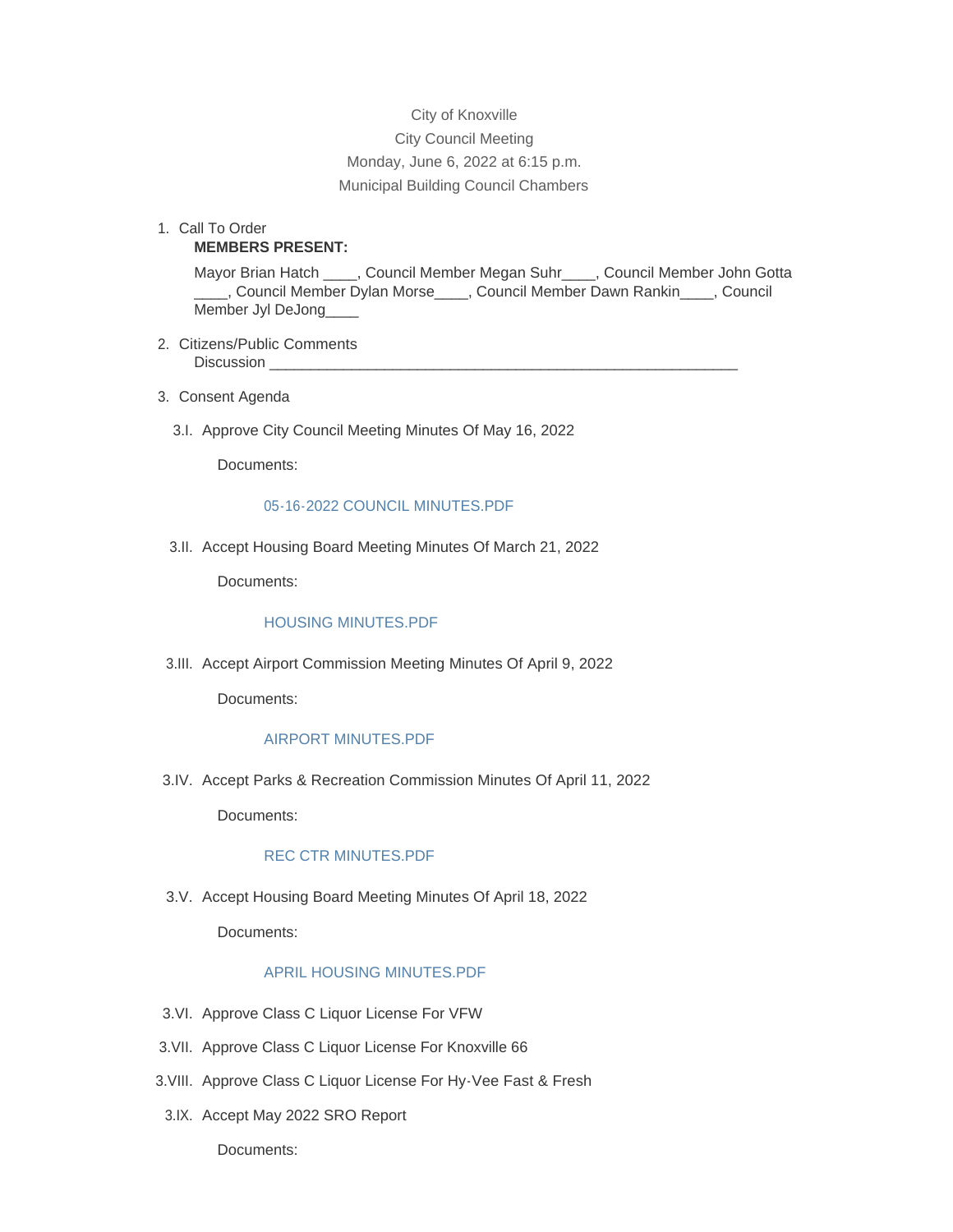#### [MAY SRO REPORT.PDF](http://www.knoxvilleia.gov/AgendaCenter/ViewFile/Item/5507?fileID=4468)

- 4. Item Agenda
	- 4.I. Public Hearing Senior Center Lease
		- A. Open Hearing
		- B. Filing of Affidavit of Publications- 06/01/22
		- C. Written Comments or Objections
		- D. Oral Comments or Objections
		- E. Close Hearing
		- 4.I.i. Approve Resolution Approving A Lease Between The City Of Knoxville, Marion County, Iowa And The Knoxville Senior Center

Documents:

# [RES 06-30-22 SENIOR CENTER LEASE.PDF](http://www.knoxvilleia.gov/AgendaCenter/ViewFile/Item/5492?fileID=4459) [SENIOR CENTER LEASE.PDF](http://www.knoxvilleia.gov/AgendaCenter/ViewFile/Item/5492?fileID=4473)

- 4.II. Approve Class C Liquor License For Mrs. D's Pending Inspection Approval
- 4.III. Discussion And Possible Action Regarding Official Publication For The City Of Knoxville

Documents:

### [MARION COUNTY EXPRESS.PDF](http://www.knoxvilleia.gov/AgendaCenter/ViewFile/Item/5506?fileID=4467)

4.IV. Approve Resolution Approving A Memorandum Of Understanding Between The City Of Knoxville, Iowa And Knoxville Community Hospital, Inc. DBA Knoxville Hospital And **Clinics** 

Documents:

### [RES 06-31-22 HOSPITAL MOU.PDF](http://www.knoxvilleia.gov/AgendaCenter/ViewFile/Item/5509?fileID=4469) [HOSPITAL AGREEMENT.PDF](http://www.knoxvilleia.gov/AgendaCenter/ViewFile/Item/5509?fileID=4470)

4.V. Approve Storefront And Facade Improvement Grants For 202 N First Street, 307 E Main Street, 405 E Main Street, 210 E Robinson Street, 110 N Third Street And 101-105 Main **Street** 

Documents:

# [FACADE RECOMMENDATIONS.PDF](http://www.knoxvilleia.gov/AgendaCenter/ViewFile/Item/5499?fileID=4466)

4.VI. Approve Police Department Purchase Of VirTra 100 Training Simulator

Documents:

[VIRTRA V100 POLICE SIMULATOR COUNCIL LETTER.PDF](http://www.knoxvilleia.gov/AgendaCenter/ViewFile/Item/5510?fileID=4471) [V-100-LE.PDF](http://www.knoxvilleia.gov/AgendaCenter/ViewFile/Item/5510?fileID=4472)

4. VII. Approve Resolution Approving Master Agreement With Automation Inc. Regarding